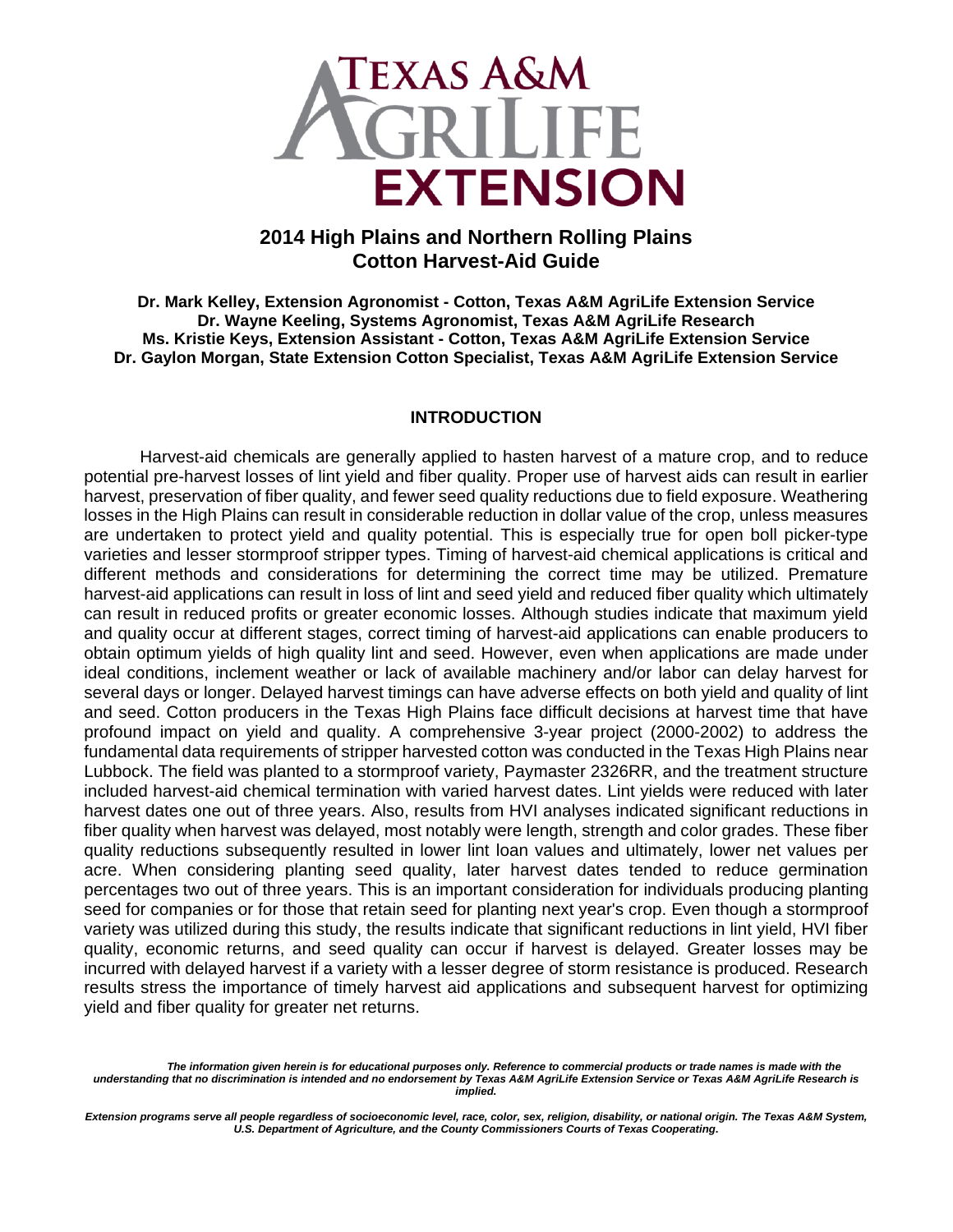Proper harvest-aid product selection, tank mix partners and rates vary with environmental and crop conditions. What works best in one year is not necessarily the best for the next season. Efficacy of harvest-aid chemicals is always a concern. There are several factors that affect the performance or lack of performance of harvest-aid chemicals.

Some factors that increase the performance of harvest-aid chemicals include the following:

- Warm, calm, sunny weather
- Soil moisture relatively low but sufficient to maintain cotton plant in active growth condition without moisture stress
- Soil nitrogen levels relatively low
- Leaves active and uniformly expanded on plants
- Little or no secondary growth evident on plants
- Plants with a high percentage of open bolls that have shed some mature leaves

Conversely, some of the factors which negatively affect harvest-aid chemical performance include:

- Applications made under cool (below 60 $\degree$ F), cloudy conditions
- Prolonged periods of wet weather following treatment
- Plants in vegetative growth state with low fruit set
	- Plants severely moisture stressed with tough, leathery leaves at time of treatment
	- High soil moisture and nitrogen levels which contribute to rank, dense foliage and delayed maturity
- Plants exhibiting secondary growth (regrowth) following a "cutout" period
- Improper calibration of application rates and poor spray coverage

# **CROP MATURITY DETERMINATION**

 Crop maturity determination is critical for a successful harvest-aid program. Premature crop termination has been shown to reduce lint yield, seed quality, micronaire, and fiber strength. Desiccants generally abruptly terminate fiber and plant development. **Harvest-aid chemicals cannot increase the rate of fiber development.** Only additional good growing weather including open skies and adequate heat units combined with functional leaves can mature cotton bolls. Maturity can be determined by using a sharp knife to cut into the bolls. If the boll is watery or jelly-like on the inside, then it is immature and needs more heat units. If boll development is such that the knife cannot slice through the lint, then the boll is nearly mature. Close inspection of the seed will give further indication of boll maturity. If the seed coat is turning tan and the seed leaves (or cotyledons) are fully developed, the boll is mature.

 When determining boll maturity of adjacent fruit, one can consider the following. When moving up the plant from a first position boll that has just cracked to a first position unopened boll on the next fruiting branch, about 60 additional heat units (DD60s) are required to obtain similar boll maturity. If moving out from a first position boll to a second position boll on the same fruiting branch, about 120 heat units will be required to reach the same level of maturity. For an individual boll, a total of about 800-850 heat units are required after pollination to produce normal size and quality. However, bolls obtaining fewer heat units may still make productive lint of lower micronaire that may contribute to final yield. Nodes above cracked boll (NACB) is a tool that can be used to time harvest aid application (Figure 1). A Beltwide cotton harvest aid project was conducted over multiple sites and years by Kerby, Supak, Banks, and Snipes. It was determined that if the uppermost first position-cracked boll is within three nodes of the uppermost harvestable first position boll then no lint weight will be lost if a defoliant-type harvest aid is applied at that time (Figures 1 and 2). However, if the uppermost harvestable first position boll is four or more nodes above the uppermost first position cracked boll, then potential for some lint loss exists. The lint loss potential increases as the NACB increases. Micronaire reduction generally follows a similar pattern when using the nodes above cracked boll criterion. When defoliant type chemicals are applied, some slight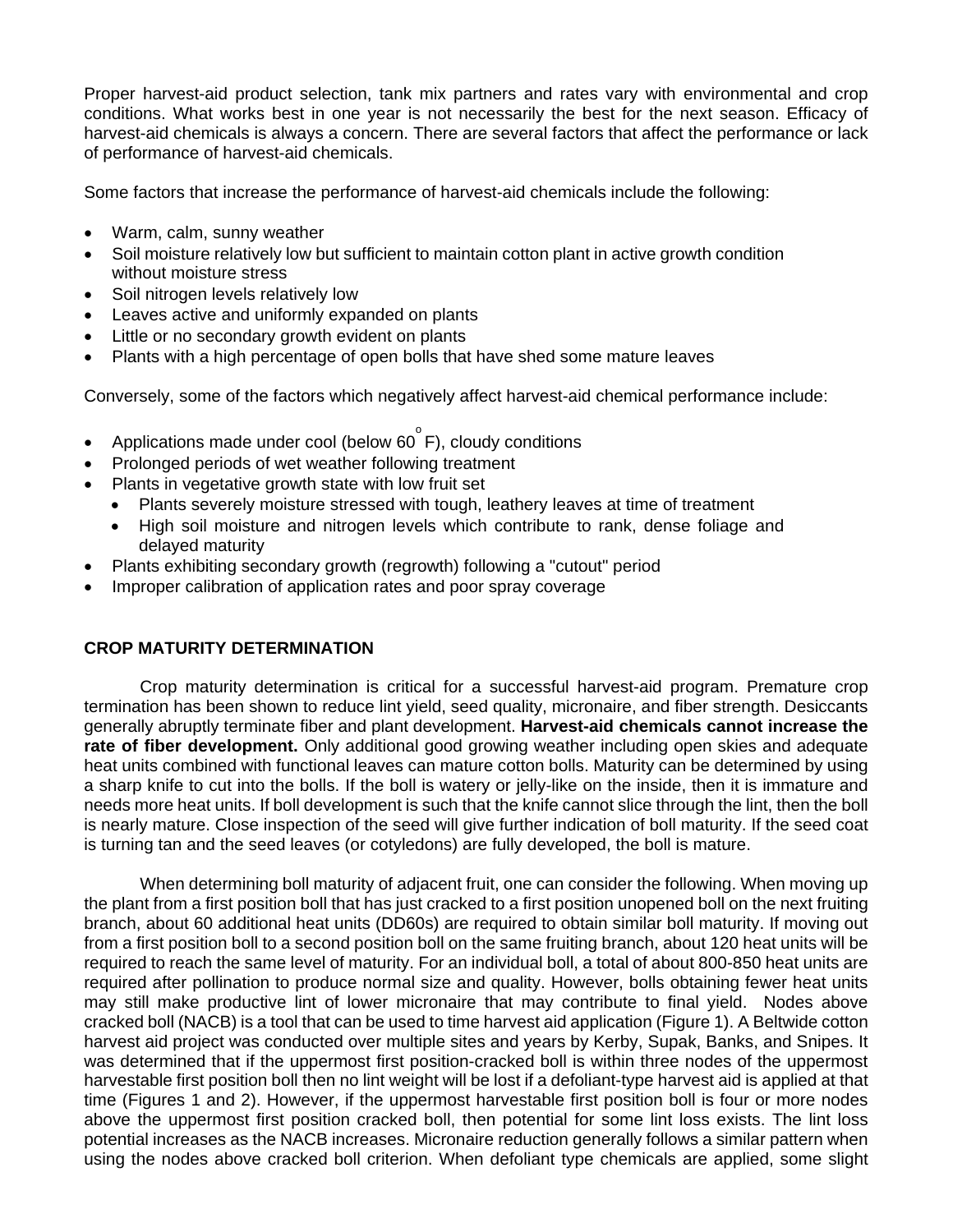subsequent fiber development may occur before defoliation. If applying desiccants, more bolls must be mature in order to reduce the risk of fiber weight loss or reduction of micronaire, thus two to three NACB would be a better target.



# Figure 1. Determining nodes above cracked boll.

Figure 2. Potential yield loss based on NACB method.



\* when desiccating, add 2 to value for NACB to determine the effect on yield (desiccation at 2 NACB=percent of yield at 4 NACB for defoliation)

Kerby, Supak, Banks, and Snipes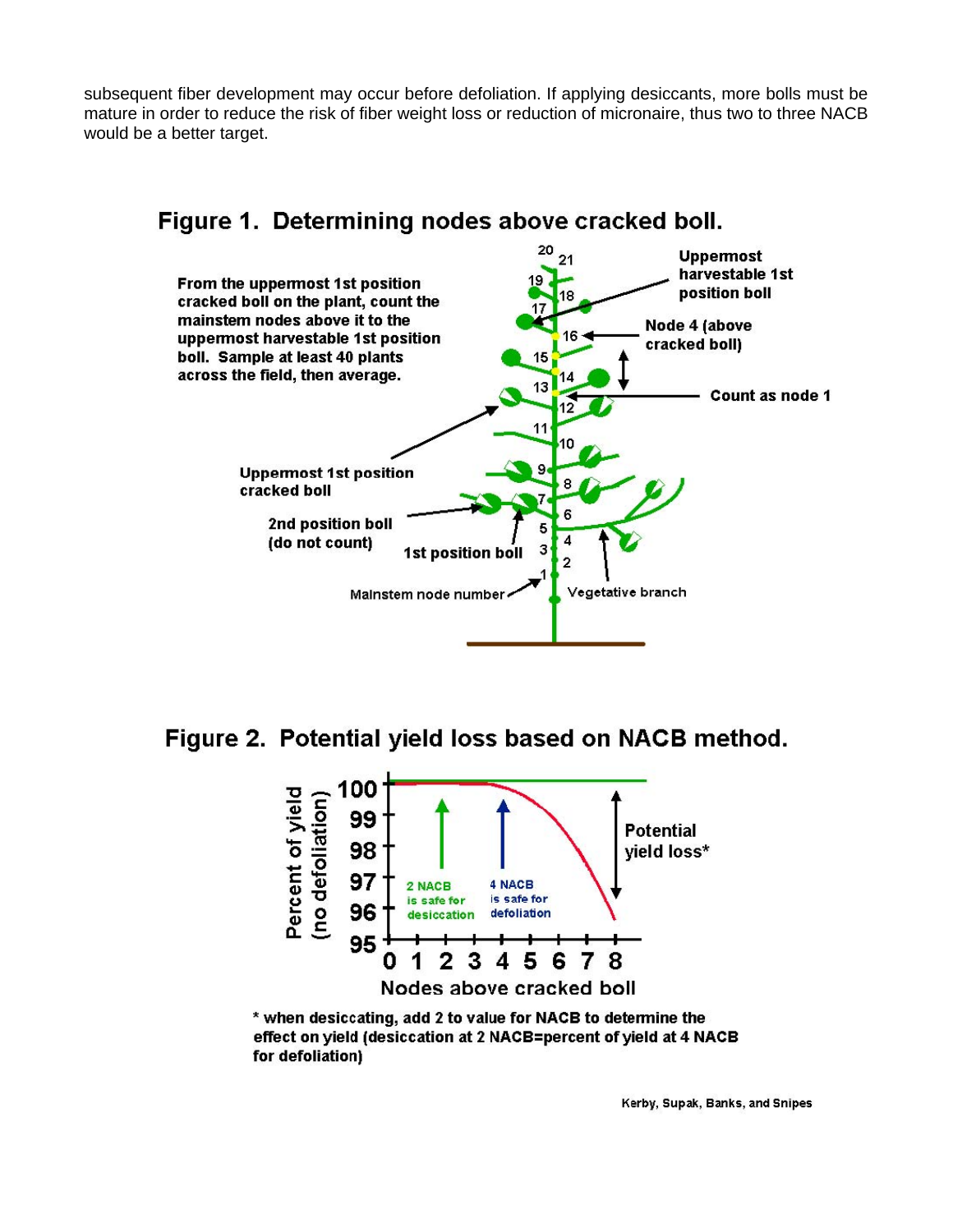#### **HARVEST-AID CHEMICAL TYPES**

Harvest aids are basically classed in three categories – desiccants, defoliants, and boll openers. Desiccants (paraquat formulations such as Gramoxone SL 2.0, Firestorm, Parazone and various tank-mixes with other products) dry down the plant by causing the cells to rupture. The old "rule of thumb" is that desiccants are normally applied when approximately 80 percent of the productive bolls are open, or at 2-3 nodes above cracked boll. However if sufficient numbers of bolls are mature, based on the knife test, then these chemicals may be applied to somewhat lower percent open boll fields. **Gramaxone SL 2.0, Firestorm, and Parazone are similar products that have paraquat as the active ingredient. Also, all of the products mentioned are RAINFAST after 30 minutes. The most important difference is in pounds of active ingredient per gallon. Gramoxone SL 2.0 is a 2 lb/gallon formulation, whereas Firestorm and Parazone are 3 lb/gallon products. A conversion table that provides equivalent active ingredient rates in lb/acre for these formulations can be found in the Decision Aid Table section of this publication.** 

A 24c special local needs (SLN) label has been granted by the Texas Department of Agriculture (TDA) for Gramoxone SL 2.0 and Firestorm. The SLN has approved higher *seasonal use rates* for desiccation of stripper harvested cotton of 48 oz/acre for Gramoxone SL 2.0 and 32 oz/acre for Firestorm. However, the maximum *single use rates* of 31.5 and 21 oz/acre still apply for Gramoxone SL 2.0 and Firestorm, respectively. For Parazone, a maximum *single use rate* of 21 oz/acre and a maximum *seasonal use rate* of 32 oz/acre has been approved and included in the federal label. The SLN labels for Gramoxone SL 2.0 and Firestorm and the federal label for Parazone permitting the higher seasonal use rates include most counties in Texas with the exceptions of Starr, Hidalgo, Willacy and Cameron counties in South Texas. **Paraquat applications made in the late afternoon prior to a bright, sunny day appear to enhance the effectiveness of desiccation and tend to increase regrowth control.** Use of non-ionic surfactant (NIS) at a minimum rate of 0.125% or 0.25% volume/volume (v/v), depending on the % concentration of surface-active agent (see individual product labels) with paraquat is suggested. It may be necessary to increase the NIS rate to 1% v/v and spray late in the day to effectively desiccate some fields. In some years, protoporphyrinogen oxidase (PPO) inhibitor products such as Aim EC, Display, ETX, Sharpen, or Resource (see product descriptions below in the defoliant section) when applied at higher rates work well to desiccate juvenile growth and regrowth, which is many times difficult to accomplish with paraquat.

Defoliants result in initiation of an abscission layer at the base of the leaf petiole where it attaches to the stem. The natural abscission layer formation process is enhanced by the defoliant, which results in leaf drop. When considering mode of action, some defoliants are classified as hormonal and others are herbicidal, and some have mixtures of both. Hormonal defoliants are characterized by enhancing ethylene production or inhibiting auxin transport. Response to these products is generally more sensitive to lower temperatures than herbicidal products. Hormonal type products would include Dropp (thidiazuron) that is **RAINFAST after 24 hours** and related products. Herbicidal defoliants would include Folex, which contains the active ingredient (tribufos) and is **RAINFAST after 1 hour.** Other products such as PPO inhibitors (Aim EC (**RAINFAST after 6-8 hours**), Display (**RAINFAST after 6-8 hours**), ETX (**RAINFAST after 1 hour**), Sharpen (**RAINFAST after 1 hour**), and Resource (**RAINFAST after 1 hour**)) and low rates of paraquat products (which injure but do not kill the leaves) can be used as herbicidal defoliants. Some products may have mixtures of both hormonal and herbicidal types of activities. These would include Ginstar (thidiazuron plus diuron) and related products, most of which are **RAINFAST after 12 hours**. In order to obtain maximum leaf drop, defoliants require fairly healthy and active leaves which still properly function and are not severely drought stressed (tough and leathery). Warm air temperatures generally enhance activity. The commonly used rule of thumb is that defoliants can be safely applied when 50-60 percent of the bolls are open and the remaining bolls are of sufficient maturity to obtain desired yield. Although a boll opening response is generally obtained as a result of defoliation, green unopened bolls can still remain a challenge. Many times a follow-up application of paraquat or other chemicals with desiccant activity or a killing freeze is necessary to allow stripper harvest of the crop. Defoliant rates of PPO inhibitor products (Aim EC, Display, ETX, Sharpen, and Resource) cause cell membrane disruption which in turn triggers increased ethylene in leaves. High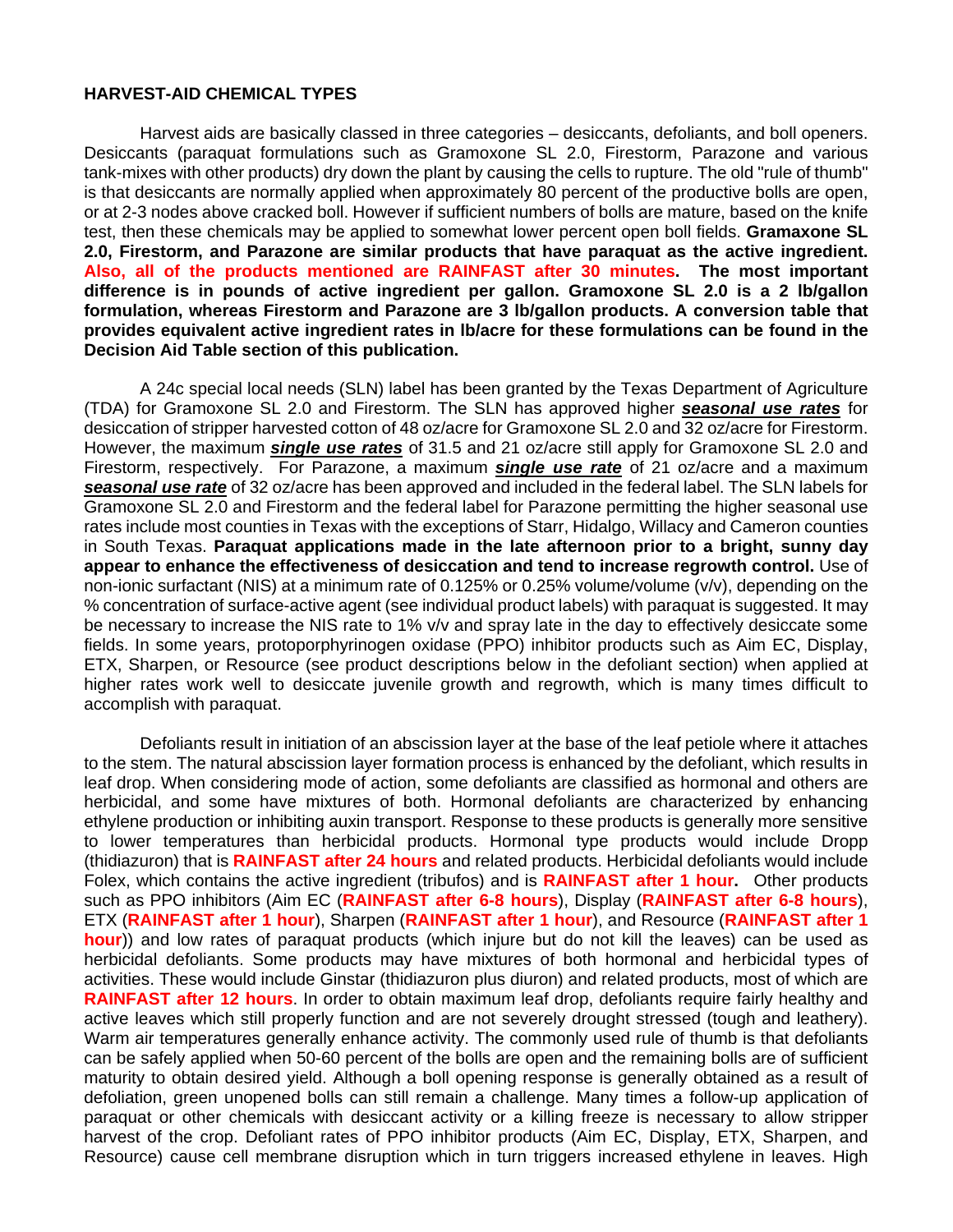Plains research trials have indicated that the PPO inhibitor products can be effective defoliants, as well as desiccants in some instances when used at higher rates. These products tend to perform fairly similarly, although under certain crop conditions, some may perform better than others. Aim EC, Display, ETX, Sharpen and Resource can be tank mixed with other products such as paraquat, Folex, Ginstar, Prep, Finish 6 Pro, and FirstPick. **Use of crop oil concentrate (COC) is suggested for the Aim EC, Display, ETX, and Resource spray mixtures and mentholated seed oil (MSO) and an ammonium-based adjuvant is recommended for Sharpen. See specific product labels for details. Failure to follow recommendations with these products will likely result in significantly reduced activity.** 

Ethephon based boll-opener products increase the boll opening rate to allow for more rapid harvesting of the crop. Primary ethephon materials include Prep and other related products such as Boll'd, Boll Buster, Setup, and SuperBoll. A few years ago, some enhanced boll opener-defoliant products were marketed. These include Finish 6 Pro and FirstPick which contain both ethephon and the synergists cyclanilide and urea sulfate, respectively). **FirstPick is now being marketed by Nufarm. FirstPick is described as a "water soluble emulsifiable concentrate that has reduced corrosivity and different surfactants" than the older CottonQuik formulation. FirstPick performed similarly to CottonQuik in many trials in the High Plains.** These chemicals affect natural plant processes associated with boll opening, but do not increase the rate of boll or fiber maturation. Once inside the plant, ethephon is converted to ethylene, a plant hormone which increases the rate of abscission layer formation. **Many times, higher rates of ethephon products result in significant defoliation responses, but generally lower rates are used to obtain effective boll opening. The maximum labeled rate for ethephon products is 2 lb a.i./acre. Most products containing ethephon are RAINFAST within 4 to 6 hours (see label for specific product rainfastness).** Defoliant chemicals can be tank mixed with normal use rates of ethephon products to enhance defoliation. The response to ethephon is generally driven by temperatures. Under warmer conditions, reduced rates of ethephon may be used compared to cooler temperature regimes where higher rates are required to obtain similar plant responses. Ethephon product labels generally state that there should be "sufficient mature unopened bolls present to produce desired crop." Mature bolls are defined as "too hard to be dented when squeezed between the thumb and fingers, too hard to be sliced with a sharp knife, and when the seedcoat becomes light brown in color." **Applications of boll opening products when bolls lack adequate maturity will likely result in reduced lint yield and micronaire. Results from several High Plains studies indicate that reductions occurred when applications were made at 25 percent open bolls, but not at 50 percent open bolls. Lint yields were reduced at least 10 percent, and micronaire was decreased by about 5 percent.** A sequential application of paraquat (or other product with desiccant activity) is generally required to sufficiently condition the crop for stripper harvest.

**Glyphosate can be applied as a harvest aid to non-glyphosate tolerant cotton** (not Roundup Ready, Roundup Ready Flex or Glytol) varieties or conventional varieties specifically to target weed problems and/or to reduce cotton regrowth potential. Effective silverleaf nightshade (or whiteweed) control can be observed in the following season with application of 1-2 quarts per acre of glyphosate when weeds are in the green-berry stage. Control of severe weed infestations may be increased by the higher rate. Research has shown that reductions in weed populations of up to 97 percent can be obtained from such an application. Applications made in September should target cotton that is 50-80 percent open. After October 1, cotton can be treated when 30 percent of the bolls are open. Allow at least two weeks for maximum glyphosate effectiveness on weeds and cotton and at that time consider a sequential paraquat application to complete conditioning. **Glyphosate should not be applied at this time to non-Roundup Ready Flex fields grown for seed production since viability and/or vigor of seed may be reduced. Regrowth in Roundup Ready and Roundup Ready Flex cotton varieties will not be controlled by glyphosate application, although late season (especially perennial) weed control can be achieved.**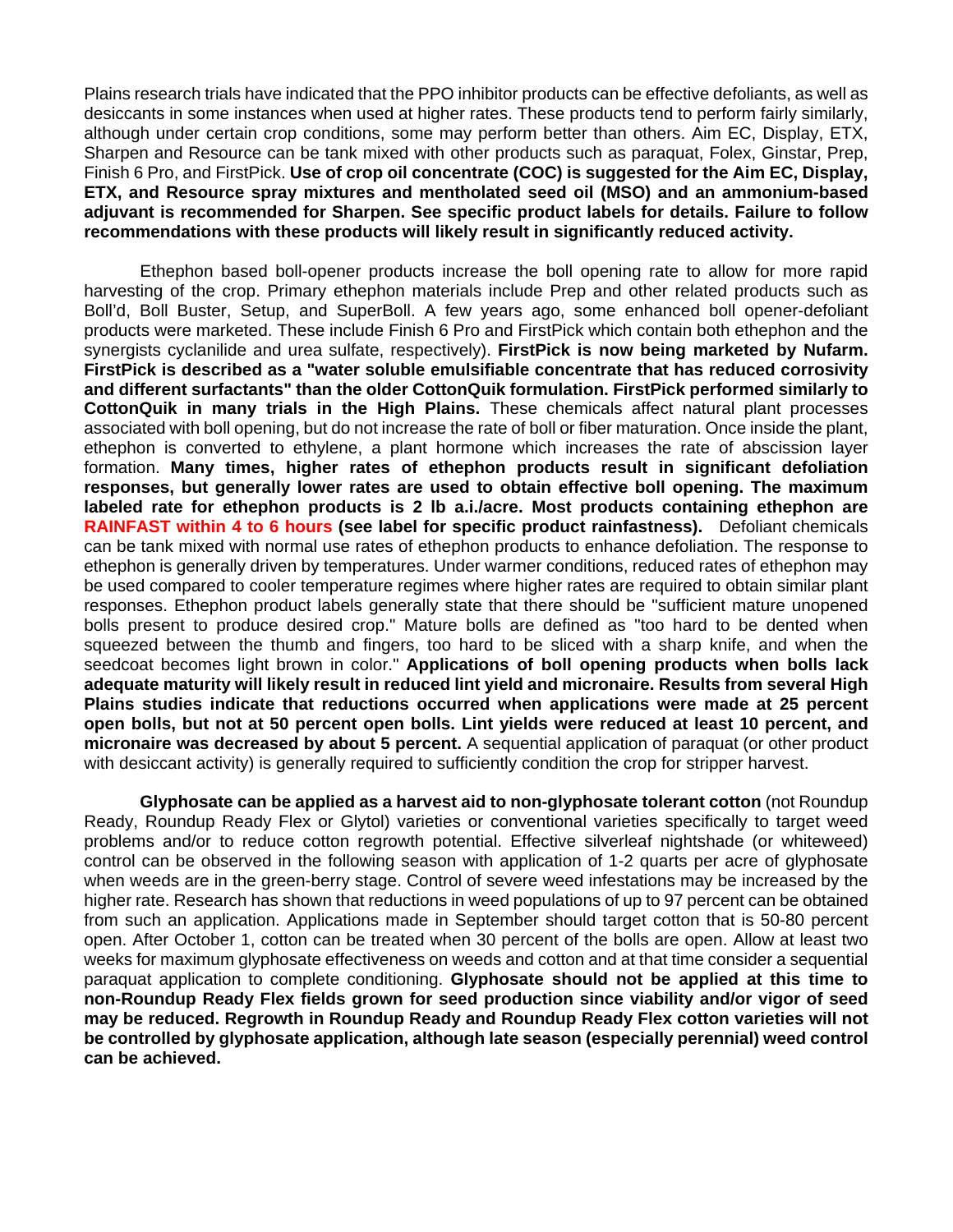#### **APPLICATION CONSIDERATIONS**

In general, the yield and condition of the cotton should determine the type of harvest aid product chosen. If the leaves are beginning to shed and have reddish to purple pigmentation present, they will be easier to drop off the plant without excessive "leaf stick." "Sticking" occurs when the leaves do not drop and are frozen on the plant. The natural abscission layer forming process at the base of the leaf petiole is abruptly halted by physiological stress such as a freeze or desiccant application. Some cotton varieties do not readily form abscission layers even on older leaves and may not defoliate properly. If the leaves "stick," then lint quality can be reduced due to increased leaf content in the fiber. Drought-stressed leaves generally have a much thicker waxy cuticle on the surface. This can considerably affect harvest-aid performance.

Secondary growth, or "regrowth", sometimes occurs after the plants have "cutout" or stopped blooming due to drought stress or physiological maturity. If warm temperatures and rainfall are encountered at that time, the cotton plant growth cycle can start again, and one can find secondary growth in the terminal and on many of the other nodes on the plant. Plants with unopened bolls or young, developing bolls are less likely to produce secondary growth, although application made at this stage can result in reduced lint quality and yield. Secondary growth is difficult to control since young foliage does not form abscission layers or shed as older leaves do. **Research has shown that, in general, the PPO inhibitor products are effective for desiccating this type of regrowth.** 

Proper spray volume and coverage are also critical to the success of a harvest-aid program. Be sure to calibrate the sprayer to deliver the correct volume and nozzle pressure to ensure adequate distribution and foliage penetration. **Read and follow the label directions for use of the product.** The harvest-aid label contains information based on many years of testing and results. **Avoid applying on windy days to reduce the hazard of spray drift to non-target vegetation.** Some harvest-aid chemicals are very toxic, and should be properly handled and stored, especially around small children and pets.

#### **CHEMICAL SELECTION DECISIONS FOR STRIPPER HARVESTED COTTON**

For lower yielding cotton (generally less than 500 lb per acre lint yield) a paraquat-based desiccant should be considered because of reduced expense. A two application program of a low initial rate followed by a higher rate may be appropriate. If the plants are large and have considerable green leaves remaining, sequential applications of low rates of desiccants are sometimes used to promote defoliation and reduce leaf sticking. Use of paraquat-based desiccants should be discouraged when seedling wheat, or other crop species, are in close proximity to targeted cotton fields. **Drift from paraquat can cause severe damage to developing small grains plants grown for cover or harvest.**  Unlike with paraquat, drift from desiccant rates of PPO inhibitor products (such as Aim EC, Display, or ETX and perhaps Sharpen and Resource) should not injure small grains.

For cotton yielding in excess of one bale per acre, other chemicals can be used and the higher cost more easily justified. Ethephon-based products result in an increased rate of boll opening and defoliation that generally reaches a maximum within 14 days. Tank mixes of ethephon and defoliants (such as Folex or Ginstar) are effective in higher yielding cotton to open bolls and drop leaves. Warm temperatures (80° F) are normally required to obtain the maximum boll opening response, although higher rates of ethephon can still be effective under cooler temperature conditions. **Finish 6 Pro has 6 lb ethephon/gallon combined with a proprietary synergist cyclanilide (0.375 lb/gallon).** Cyclanilide is reported to be an effective inhibitor of auxin transport and binding which should result in increased abscission activity. In order to obtain desirable levels of defoliation with Finish 6 Pro, tank mixes with defoliants are many times required. **FirstPick is another ethephon-based product (2.28 lb ethephon/gallon or 18.3 percent a.i.) which has a synergist identified as urea sulfate (58.6 percent a.i.).** Sixteen to 21 oz per acre of ethephon (when using 6-lb/gallon product, equivalent to 0.75-1 lb per acre a.i.) when tank mixed with low rates (3-5 oz per acre) of Ginstar typically result in good defoliation,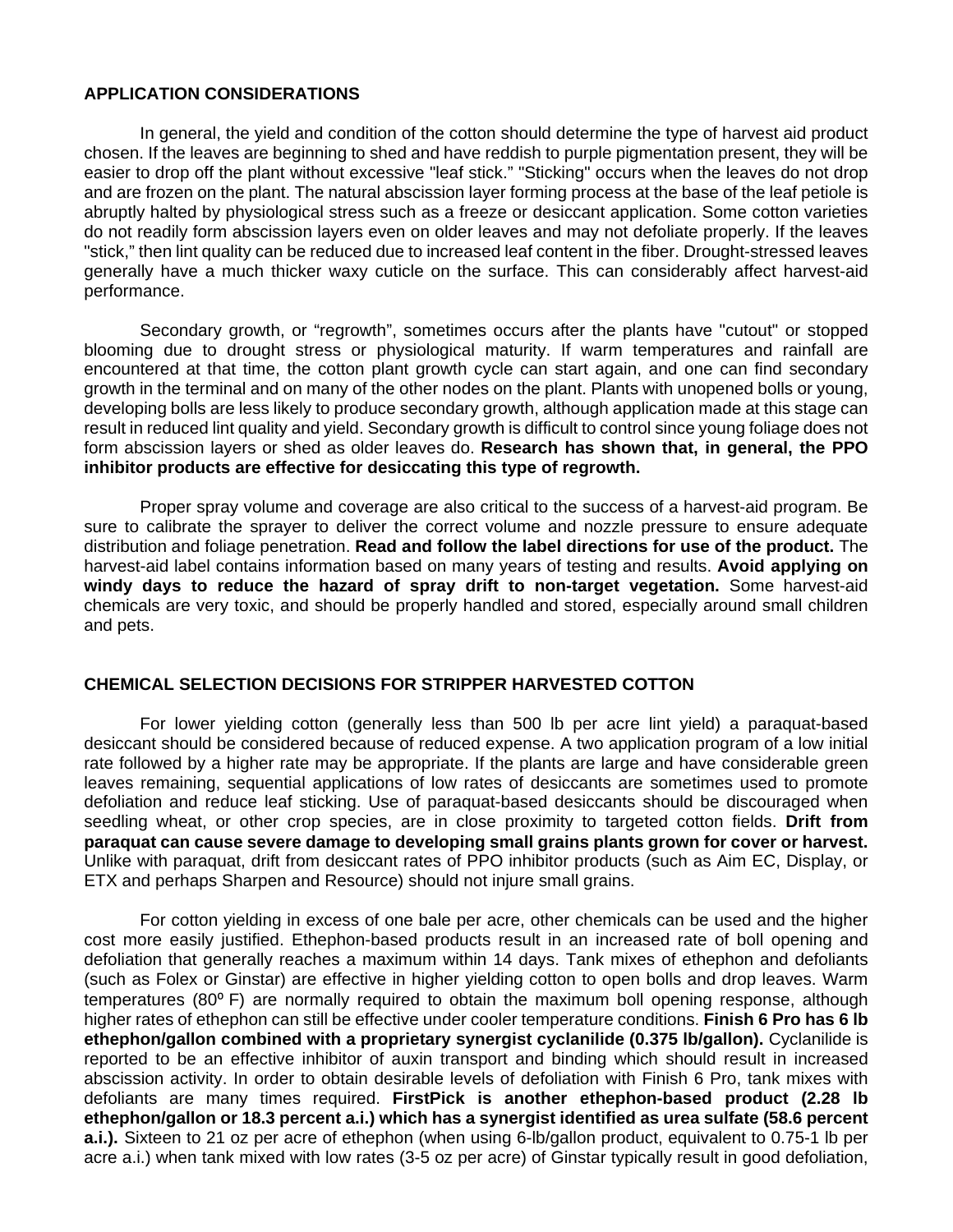boll opening response and in many instances good regrowth control. Ginstar is a good defoliant that is also one of the most effective products for controlling regrowth, and it works over a fairly wide range of environmental conditions. Tank mixes of ethephon and Ginstar are fairly expensive, and can be used for boll opening and defoliation of cotton with higher yield potential.

When boll openers and defoliants are used, a follow-up application of paraquat (or other product with desiccant activity) is often required to sufficiently condition the cotton for stripper harvest in the High Plains region. Although this adds more expense to the overall harvest-aid program, it is sometimes necessary in order to complete the season-long earliness investment the producer has made.

#### **CHEMICAL SELECTION DECISIONS FOR SPINDLE PICKER HARVESTED COTTON**

For high yielding picker-type varieties, spindle picking may be a good option for some producers. Some recently conducted trials indicate that micronaire values of harvested lint may be increased by about 0.3 units when spindle picked versus stripper harvested. Harvest efficiency may be somewhat lower with spindle picking, but many fiber properties and gin turnout are generally improved when harvested in a timely manner. Seedcotton remaining in the field after spindle picker harvesting is generally of poor quality, including low micronaire. Selecting harvest aid chemicals for picker harvesting is similar to selecting for stripper harvest in higher yielding cotton. Differences, however, do exist. **These differences include the reduced necessity to remove all green leaves from the plant and elimination of the need for sequential applications of paraquat for crop conditioning**. Furthermore, some immature unopened bolls may not be a concern, as these bolls will most likely not make it to the harvester basket and those that do could contribute to lower micronaire. When spindle picking high yielding cotton, greater expense for harvest aids can be justified with greater returns. **Rapid boll opening and defoliation are the objectives when considering harvest aid chemicals for spindle picking. This will allow quicker harvesting with reduced risk from High Plains meteorological events.** Tank mixes of ethephon (including enhanced ethephon products such as Finish 6 Pro and FirstPick) and defoliants (such as Folex or Ginstar) are effective in higher yielding cotton to hasten boll opening and drop leaves.

# **LATE SEASON INSECT MANAGEMENT AND REDUCTION OF STICKY COTTON POTENTIAL**

Sticky cotton problems plagued the High Plains a few years ago, and mills were reluctant to purchase contaminated bales. During fiber laydown at the mill, one contaminated bale can affect as many as 25 to 50 other bales, resulting in increased maintenance and cleaning costs, more down time, and considerable financial losses for the mill. This problem results in a backlash by the mills, reducing the marketability of High Plains cotton. Lack of commercial testing equipment for determining "sticky" bales results in boycotting of the region's cotton by most mills. High Plains producers have come a long way in improving the reputation of the region's cotton due to the introduction of higher strength, longer staple varieties. Sticky cotton concerns are still with us and in order to preserve the hard-earned reputation of good quality, measures should be taken by producers to reduce the potential of the problem. Late season aphid buildups and resultant honeydew-derived sticky cotton can and should be reduced by insecticide applications and timely chemical termination of the crop. Refer to the section on crop maturity determination for more information. Dryland producers should consider using low-cost desiccants such as paraquat-based products on fields that experience premature cutout due to drought. Short plants with low yield potential and 80 percent open bolls (or when two to three unopened first position bolls are above the uppermost first position cracked boll -also called nodes above cracked boll) can usually be terminated using paraquat. **Significant amounts of honeydew and dust on leaves can reduce the effectiveness of paraquat-based products**. Producers of irrigated cotton should carefully watch the maturity of their crop. When an adequate percentage of mature bolls is reached, defoliants and boll openers should be applied. Timely termination of irrigated fields will greatly reduce the leaf area necessary for aphids to feed and produce honeydew, thus reducing the potential for sticky cotton problems in harvested lint.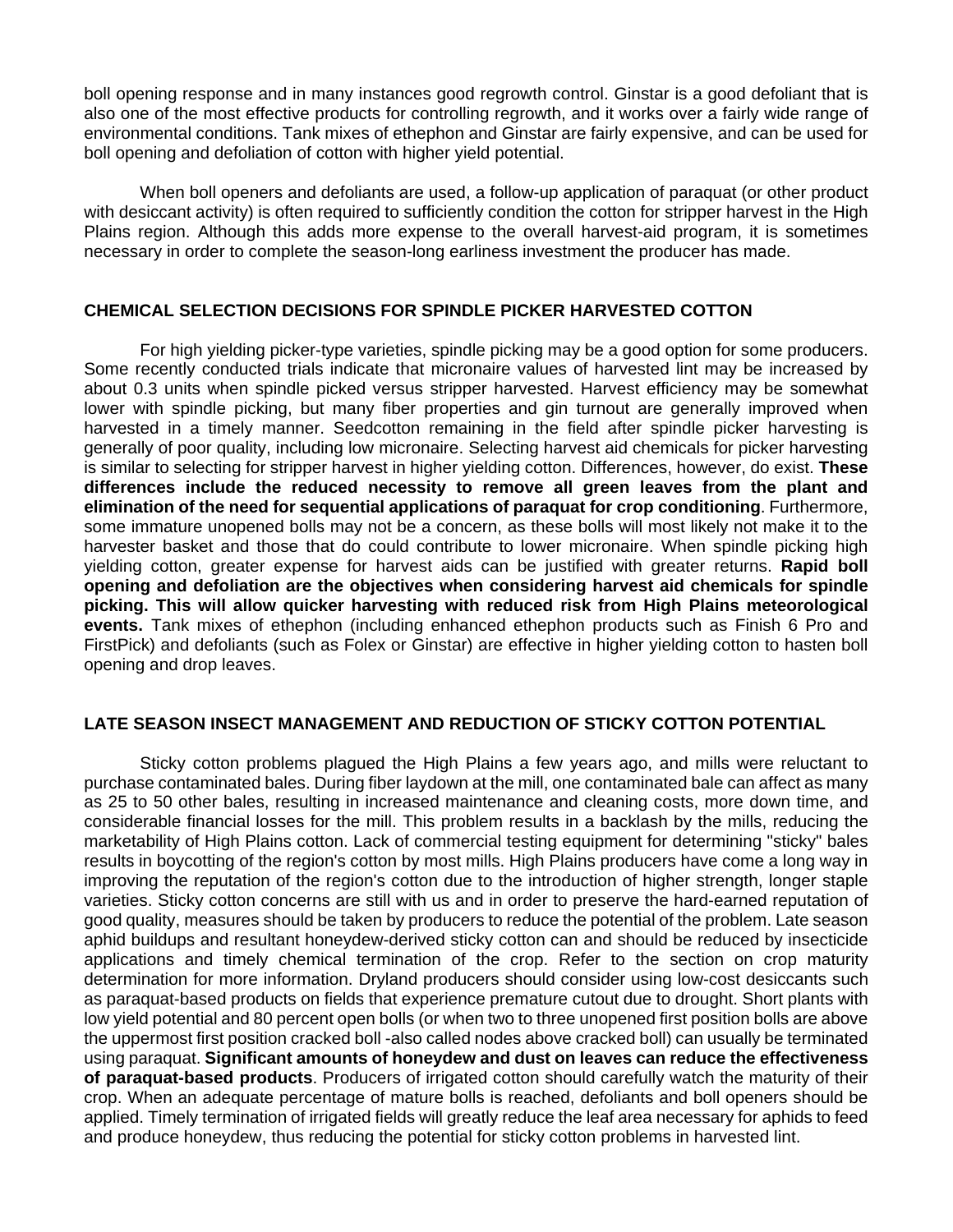# **2014 HIGH PLAINS COTTON HARVEST-AID DECISION TABLE NOT ALL TREATMENTS ARE EQUALLY EFFECTIVE RATES LISTED ARE UNITS OF PRODUCT PER ACRE**

| <b>CROP CONDITION</b>              | <b>DRY</b>                                                        | <b>DRY</b>                                     | <b>WET</b>                                     |
|------------------------------------|-------------------------------------------------------------------|------------------------------------------------|------------------------------------------------|
|                                    | <b>TEMPERATURES</b>                                               | <b>TEMPERATURES</b>                            | <b>TEMPERATURES</b>                            |
|                                    | <b>GREATER THAN 80° F</b>                                         | <b>LESS THAN 80° F</b>                         | LESS THAN 75° F                                |
|                                    | (0-3 DAYS AFTER TREATMENT)                                        | (0-3 DAYS AFTER TREATMENT)                     | (0-3 DAYS AFTER TREATMENT)                     |
|                                    | Gramoxone SL 2.0 8-16 oz <sup>1</sup>                             | Gramoxone SL 2.0 8-16 oz <sup>1</sup>          | Gramoxone SL 2.0 8-16 oz <sup>1</sup>          |
| <b>HEIGHT:</b>                     | Firestorm or Parazone 5.3-10.7 oz <sup>1</sup>                    | Firestorm or Parazone 5.3-10.7 oz <sup>1</sup> | Firestorm or Parazone 5.3-10.7 oz <sup>1</sup> |
| Short                              | Gramoxone SL 2.04-8 oz                                            | Gramoxone SL 2.0 8-12 oz                       | Gramoxone SL 2.0 8-12 oz                       |
| 12-14 inches                       | followed by (FB) Gramoxone SL 2.0 FB Gramoxone SL 2.0 up to 48 oz |                                                | FB Gramoxone SL 2.0 up to 48 oz                |
|                                    | up to 48 oz total $^2$                                            | total <sup>2</sup>                             | total <sup>2</sup>                             |
| <b>YIELD:</b><br>up to 500 lb/acre | Firestorm or Parazone 2.6-5.3 oz                                  | Firestorm or Parazone 2.6-5.3 oz               | Firestorm or Parazone 2.6-5.3 oz               |
|                                    | FB Firestorm up to 32 oz total <sup>2</sup>                       | FB Firestorm up to 32 oz total <sup>2</sup>    | FB Firestorm up to 32 oz total <sup>2</sup>    |
|                                    | or Parazone up to 32 oz total <sup>3</sup>                        | or Parazone up to 32 oz total <sup>3</sup>     | or Parazone up to 32 oz total <sup>3</sup>     |
|                                    | Gramoxone SL 2.0 6-10 oz                                          | Gramoxone SL 2.0 8-12 oz                       | Gramoxone SL 2.0 10-24 oz                      |
|                                    | + defoliant/desiccant <sup>4</sup>                                | + defoliant/desiccant <sup>4</sup>             | + defoliant/desiccant <sup>4</sup>             |
|                                    | Firestorm or Parazone 4-6.7 oz +                                  | Firestorm or Parazone 5.3-8 oz                 | Firestorm or Parazone 6.7-16 oz                |
|                                    | defoliant/desiccant <sup>4</sup>                                  | + defoliant/desiccant <sup>4</sup>             | + defoliant/desiccant <sup>4</sup>             |
|                                    | Ginstar 6-8 oz banded                                             | Ginstar 8 oz banded                            | Ginstar 8-10 oz banded                         |
|                                    | Aim EC 1 oz + COC                                                 | Aim EC 1 oz + COC                              | Aim EC 1 oz + COC                              |
|                                    | with or without                                                   | with or without                                | with or without                                |
|                                    | defoliant/desiccant                                               | defoliant/desiccant                            | defoliant/desiccant                            |
|                                    | Aim EC 1 oz + COC                                                 | Aim EC 1 oz + COC                              | Aim EC 1 oz + COC                              |
|                                    | FB Aim EC $1$ oz + COC <sup>5</sup>                               | FB Aim EC 1 oz + COC <sup>5</sup>              | FB Aim EC 1 oz + COC <sup>5</sup>              |
|                                    | ETX 1.25 oz + COC                                                 | ETX 1.25 oz + COC                              | ETX 1.25 oz + COC                              |
|                                    | with or without                                                   | with or without                                | with or without                                |
|                                    | defoliant/desiccant                                               | defoliant/desiccant                            | defoliant/desiccant                            |
|                                    | ETX 1.25 oz + COC                                                 | ETX 1.25 oz + COC                              | ETX 1.25 oz + COC                              |
|                                    | FB ETX 1.25 oz + $COC5$                                           | FB ETX 1.25 oz + COC <sup>5</sup>              | FB ETX 1.25 oz + $COC5$                        |
|                                    | Display $0.6 - 0.8$ oz + COC                                      | Display $0.6 - 0.8$ oz + COC                   | Display $0.6 - 0.8$ oz + COC                   |
|                                    | with or without                                                   | with or without                                | with or without                                |
|                                    | defoliant/desiccant                                               | defoliant/desiccant                            | defoliant/desiccant                            |
|                                    | Display 0.6 - 0.8 oz + COC                                        | Display 0.6 - 0.8 oz + COC                     | Display 0.6 - 0.8 oz + COC                     |
|                                    | FB Display 0.6 - 0.8 oz + $COC5$                                  | FB Display 0.6 - 0.8 oz + $COC5$               | FB Display 0.6 - 0.8 oz + $COC5$               |
|                                    | Resource 6-8 oz + COC FB Resource                                 | Resource 6-8 oz + COC FB Resource              | Resource 6-8 oz + COC FB Resource              |
|                                    | $4-6$ oz + COC <sup>5</sup>                                       | $4-6$ oz + $COC5$                              | $4-6$ oz + $COC5$                              |
|                                    | Sharpen 1 oz + MSO + AMS                                          | Sharpen 1 oz + MSO + AMS                       | Sharpen 1 oz + MSO + AMS                       |
|                                    | with or without                                                   | with or without                                | with or without                                |
|                                    | defoliant/desiccant                                               | defoliant/desiccant                            | defoliant/desiccant                            |
|                                    | Sharpen 1 oz + MSO + AMS FB                                       | Sharpen 1 oz + MSO + AMS FB                    | Sharpen 1 oz + MSO + AMS FB                    |
|                                    | Sharpen 1 oz + MSO + AMS <sup>5</sup>                             | Sharpen $1 oz + MSO + AMS5$                    | Sharpen 1 oz + MSO + AMS <sup>5</sup>          |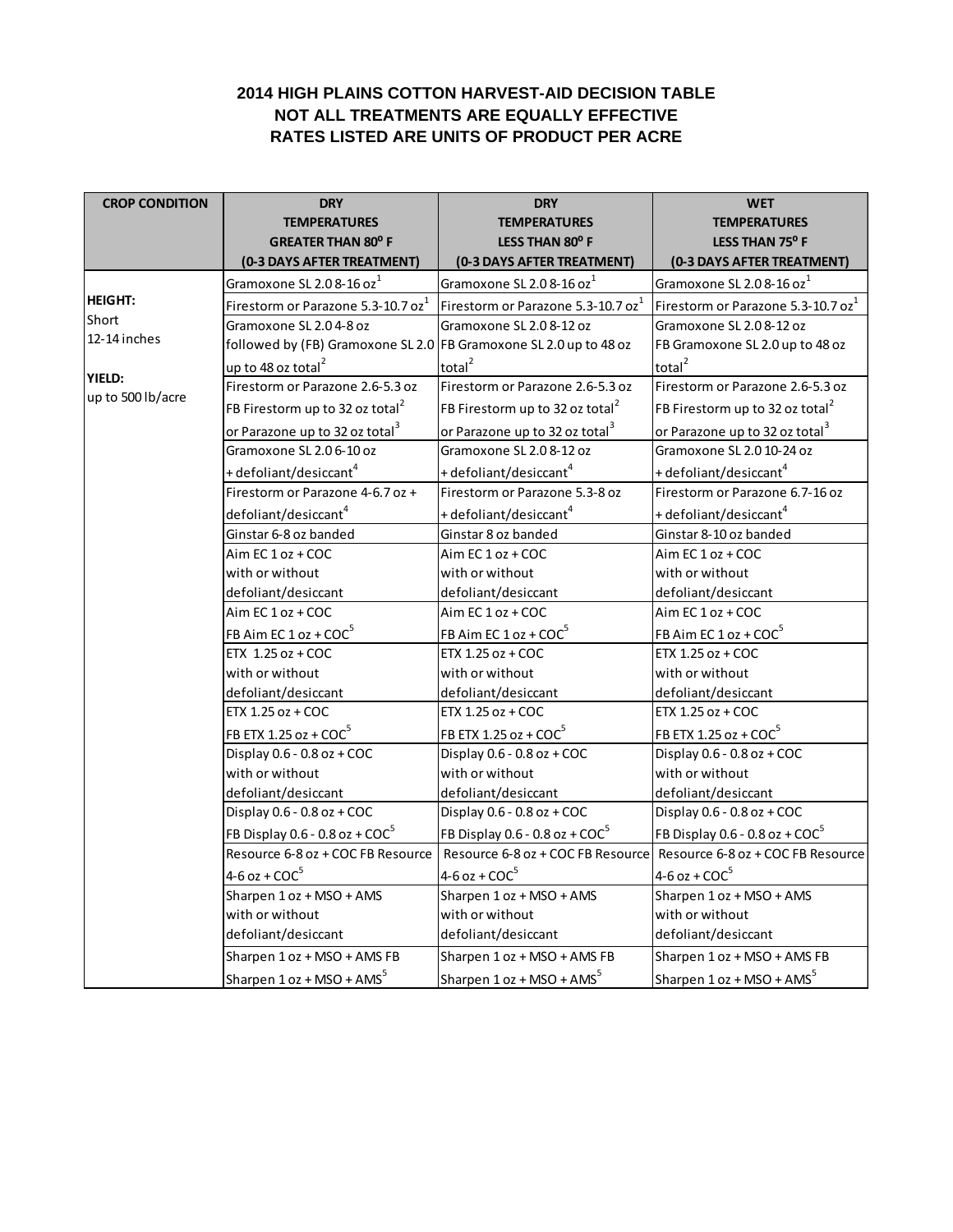# **2014 HIGH PLAINS COTTON HARVEST-AID DECISION TABLE (continued) NOT ALL TREATMENTS ARE EQUALLY EFFECTIVE RATES LISTED ARE UNITS OF PRODUCT PER ACRE**

| <b>CROP CONDITION</b> | <b>DRY</b><br><b>TEMPERATURES</b><br><b>GREATER THAN 80° F</b>                | <b>DRY</b><br><b>TEMPERATURES</b><br>LESS THAN 80° F      | <b>WET</b><br><b>TEMPERATURES</b><br>LESS THAN 75° F |
|-----------------------|-------------------------------------------------------------------------------|-----------------------------------------------------------|------------------------------------------------------|
|                       | (0-3 DAYS AFTER TREATMENT)                                                    | (0-3 DAYS AFTER TREATMENT)                                | (0-3 DAYS AFTER TREATMENT)                           |
|                       | FOR TREATMENTS LISTED BELOW, A SEQUENTIAL APPLICATION OF PARAQUAT (OR OTHER   |                                                           |                                                      |
|                       | DESICCANT ACTIVITY PRODUCT) 10-14 DAYS AFTER INITIAL TREATMENT WILL LIKELY BE |                                                           |                                                      |
| <b>HEIGHT:</b>        |                                                                               | NECESSARY TO SUFFICIENTLY CONDITION CROP                  |                                                      |
| <b>Medium</b>         | Gramoxone SL 2.0 6-10 oz $^1$                                                 | Gramoxone SL 2.0 8-12 oz <sup>1</sup>                     | Gramoxone SL 2.0 10-24 oz <sup>1</sup>               |
| 15-24 inches          | + defoliant/desiccant <sup>4</sup>                                            | + defoliant/desiccant <sup>4</sup>                        | + defoliant/desiccant <sup>4</sup>                   |
|                       | Firestorm or Parazone 4-6.7 oz <sup>1</sup>                                   | Firestorm or Parazone 5.3-8 oz <sup>1</sup>               | Firestorm or Parazone 6.7-16 oz $1+$                 |
| YIELD:                | + defoliant/desiccant <sup>4</sup>                                            | + defoliant/desiccant <sup>4</sup>                        | defoliant/desiccant <sup>4</sup>                     |
| 500+ lb/acre          |                                                                               |                                                           |                                                      |
|                       | Gramoxone SL 2.04-8 oz                                                        | Gramoxone SL 2.06-8 oz                                    |                                                      |
|                       | followed by (FB)                                                              | FB Gramoxone SL 2.0 up to 48 oz                           |                                                      |
|                       | Gramoxone SL 2.0 up to 48 oz total <sup>2</sup> total <sup>2</sup>            |                                                           |                                                      |
|                       | Firestorm or Parazone 2.6-5.3 oz                                              | Firestorm or Parazone 4-5.3 oz                            |                                                      |
|                       |                                                                               |                                                           |                                                      |
|                       | FB Firestorm up to 32 oz total <sup>2</sup>                                   | FB Firestorm up to 32 oz total <sup>2</sup>               |                                                      |
|                       | or Parazone up to 32 oz total <sup>3</sup>                                    | or Parazone up to 32 oz total <sup>3</sup>                |                                                      |
|                       | Ginstar 6-8 oz                                                                | Ginstar 8 oz                                              | Ginstar 8-10 oz                                      |
|                       | Aim EC 1 oz + COC                                                             | Aim EC 1 oz + COC                                         | Aim EC 1 oz + COC                                    |
|                       | + defoliant/desiccant                                                         | + defoliant/desiccant                                     | + defoliant/desiccant                                |
|                       | Aim EC 1 oz + COC                                                             | Aim EC 1 oz + COC                                         | Aim EC 1 oz + COC                                    |
|                       | FB Aim EC $1$ oz + COC <sup>5</sup>                                           | FB Aim EC $1$ oz + COC <sup>5</sup>                       | FB Aim EC $1$ oz + COC <sup>5</sup>                  |
|                       | ETX 1.25 oz + COC                                                             | ETX 1.25 oz + COC                                         | ETX 1.25 oz + COC                                    |
|                       | with or without                                                               | with or without                                           | with or without                                      |
|                       | defoliant/desiccant<br>ETX 1.25 oz + COC                                      | defoliant/desiccant<br>ETX 1.25 oz + COC                  | defoliant/desiccant<br>ETX 1.25 oz + COC             |
|                       |                                                                               |                                                           |                                                      |
|                       | FB ETX 1.25 oz + $COC5$                                                       | FB ETX 1.25 oz + $COC5$                                   | FB ETX 1.25 oz + $COC5$                              |
|                       | Display $0.6 - 0.8$ oz + COC<br>with or without                               | Display $0.6 - 0.8$ oz + COC<br>with or without           | Display $0.6 - 0.8$ oz + COC<br>with or without      |
|                       | defoliant/desiccant                                                           | defoliant/desiccant                                       | defoliant/desiccant                                  |
|                       | Display $0.6 - 0.8$ oz + COC                                                  | Display $0.6 - 0.8$ oz + COC                              | Display 0.6 - 0.8 oz + COC                           |
|                       | FB Display $0.6 - 0.8$ oz + $COC5$                                            |                                                           | FB Display 0.6 - 0.8 oz + $COC5$                     |
|                       | Resource 6-8 oz + COC                                                         | FB Display 0.6 - 0.8 oz + $COC5$<br>Resource 6-8 oz + COC | Resource 6-8 oz + COC                                |
|                       |                                                                               |                                                           |                                                      |
|                       | FB Resource 4-6 oz + $COC5$                                                   | FB Resource $4-6$ oz + COC <sup>5</sup>                   | FB Resource 4-6 oz + $COC5$                          |
|                       | Sharpen 1 oz + MSO + AMS<br>with or without                                   | Sharpen 1 oz + MSO + AMS<br>with or without               | Sharpen 1 oz + MSO + AMS<br>with or without          |
|                       | defoliant/desiccant                                                           | defoliant/desiccant                                       | defoliant/desiccant                                  |
|                       | Sharpen 1 oz + MSO + AMS                                                      | Sharpen 1 oz + MSO + AMS                                  | Sharpen 1 oz + MSO + AMS                             |
|                       | FB Sharpen $1$ oz + MSO + AMS <sup>5</sup>                                    | FB Sharpen $1 oz + MSO + AMS5$                            | FB Sharpen 1 oz + MSO + AMS <sup>5</sup>             |
|                       | Prep 16 oz + Ginstar 3-5 oz                                                   | Prep $16-21$ $oz^6$ + Ginstar 3-5 oz                      |                                                      |
|                       |                                                                               |                                                           | Prep 21 $oz^6$ + Ginstar 3-5 oz                      |
|                       | Prep 16-21 oz + Folex 8-16 oz                                                 | Prep 16-21 oz6 + Folex 16 oz                              | Prep $21 oz6 + Folex 16 oz$                          |
|                       | Prep 16-21 oz                                                                 | Prep 16-21 oz <sup>6</sup>                                | Prep 21 oz <sup>6</sup>                              |
|                       | + Aim EC 1 oz + COC                                                           | + Aim EC 1 oz + COC                                       | + Aim EC 1 oz + COC                                  |
|                       | or + Display $0.6 - 0.8$ oz + COC                                             | or + Display $0.6 - 0.8$ oz + COC                         | or + Display $0.6 - 0.8$ oz + COC                    |
|                       | or + ETX $0.9$ oz + COC                                                       | or + ETX $0.9$ oz + COC                                   | or + ETX $0.9$ oz + COC                              |
|                       | or + Resource $6-8$ oz $^5$ + COC                                             | or + Resource $6-8$ oz $^5$ + COC                         | or + Resource $6-8$ oz $^5$ + COC                    |
|                       | OR + Sharpen 1 oz + MSO + AMS                                                 | or + Sharpen 1 oz + MSO + AMS                             | or + Sharpen 1 oz + MSO + AMS                        |
|                       | Finish 6 Pro 21 oz + defoliant                                                | Finish 6 Pro 21-32 oz <sup>6</sup>                        | Finish 6 Pro 21-42 oz <sup>6</sup>                   |
|                       | (Folex 8 oz or Ginstar 3-5 oz)                                                | (defoliant may be required)                               | (defoliant may be required)                          |
|                       | FirstPick 3 pts + Ginstar 3 oz                                                | FirstPick 3-4 pts <sup>6</sup> + Ginstar 5 oz             | FirstPick 4 pts <sup>6</sup> + Ginstar 6-8 oz        |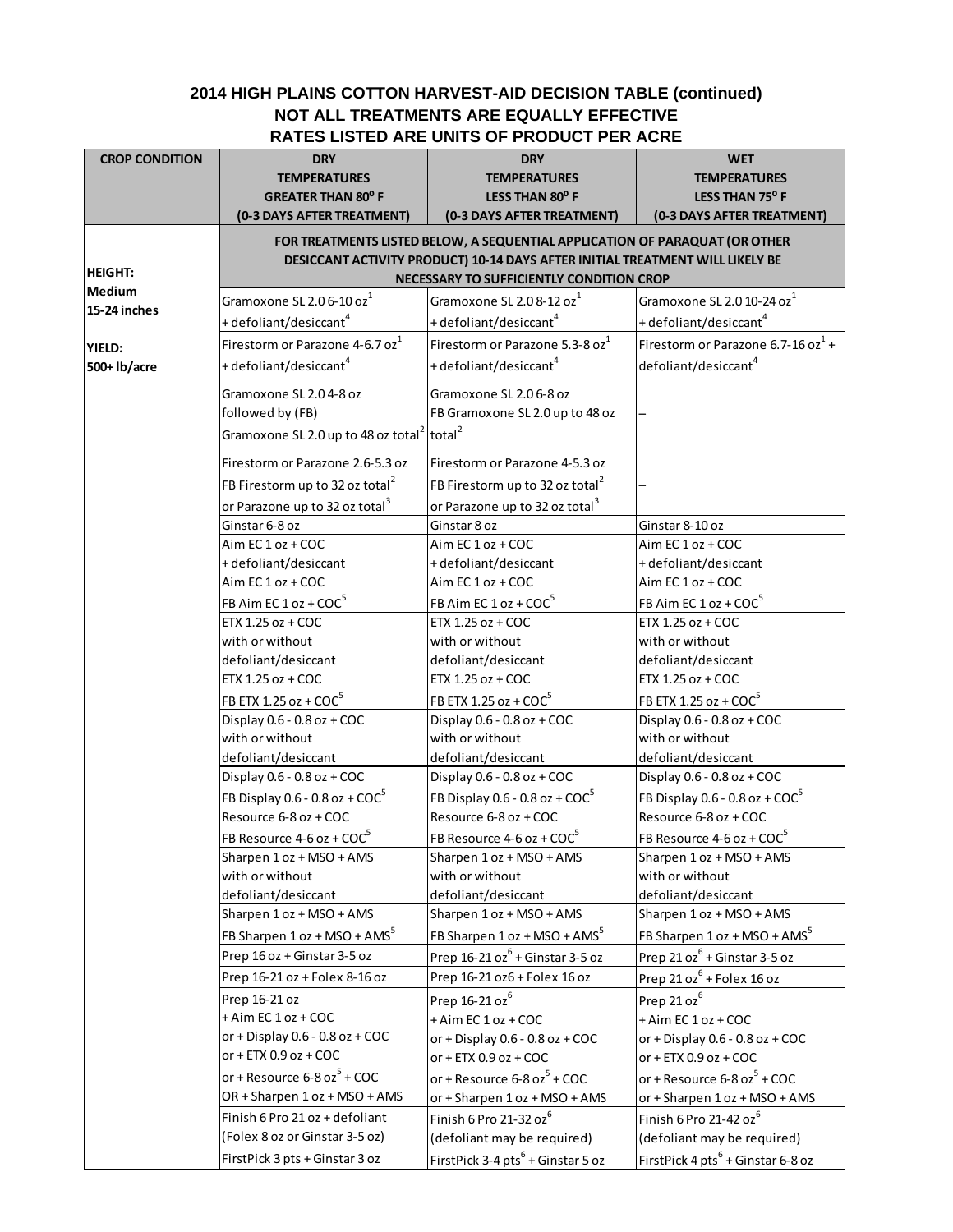# **2013 HIGH PLAINS COTTON HARVEST-AID DECISION TABLE (continued) NOT ALL TREATMENTS ARE EQUALLY EFFECTIVE RATES LISTED ARE UNITS OF PRODUCT PER ACRE**

|                        | <b>DRY</b>                                                                                                                                                   | <b>DRY</b>                                      | <b>WET</b>                                     |
|------------------------|--------------------------------------------------------------------------------------------------------------------------------------------------------------|-------------------------------------------------|------------------------------------------------|
|                        | <b>TEMPERATURES</b>                                                                                                                                          | <b>TEMPERATURES</b>                             | <b>TEMPERATURES</b>                            |
| <b>CROP CONDITION</b>  | <b>GREATER THAN 80° F</b>                                                                                                                                    | LESS THAN 80° F                                 | LESS THAN 75° F                                |
|                        | (0-3 DAYS AFTER TREATMENT)                                                                                                                                   | (0-3 DAYS AFTER TREATMENT)                      | (0-3 DAYS AFTER TREATMENT)                     |
|                        | FOR TREATMENTS LISTED BELOW, A SEQUENTIAL APPLICATION OF PARAQUAT (OR OTHER<br>DESICCANT ACTIVITY PRODUCT) 10-14 DAYS AFTER INITIAL TREATMENT WILL LIKELY BE |                                                 |                                                |
|                        |                                                                                                                                                              |                                                 |                                                |
| <b>HEIGHT:</b>         |                                                                                                                                                              | NECESSARY TO SUFFICIENTLY CONDITION CROP        |                                                |
| Tall                   | Prep 21 oz + Folex 8-16 oz                                                                                                                                   | Prep 21 oz + Folex 16 oz                        | Prep 21-28 oz6 + Folex 16 oz                   |
| Greater than 24 inches | Finish 6 Pro 21 oz                                                                                                                                           | Finish 6 Pro 21-32 oz6                          | Finish 6 Pro 32-42 oz6                         |
|                        | + defoliant                                                                                                                                                  | + defoliant                                     | + defoliant                                    |
| <b>YIELD:</b>          | (Folex 8 oz or Ginstar 3-5 oz)                                                                                                                               | (Folex 8-10 oz or Ginstar 4-6 oz)               | (Folex 8-10 oz or Ginstar 6-8 oz)              |
| 1000+ lb/acre          | Finish 6 Pro 21 oz                                                                                                                                           | Finish 6 Pro 21-32 <sup>6</sup> oz              | Finish 6 Pro 32-42 <sup>6</sup> oz             |
|                        | + Aim EC 1 oz + COC                                                                                                                                          | + Aim EC 1 oz + COC                             | + Aim EC 1 oz + COC                            |
|                        | or + Display $0.6 - 0.8$ oz + COC                                                                                                                            | or + Display $0.6 - 0.8$ oz + COC               | or + Display $0.6 - 0.8$ oz + COC              |
|                        | or + ETX 1.25 oz + COC                                                                                                                                       | or + ETX 1.25 oz + COC                          | or + ETX 1.25 oz + COC                         |
|                        | or + Resource $6-8$ oz $^5$ + COC                                                                                                                            | or + Resource $6-8$ oz $^5$ + COC               | or + Resource $6-8$ oz $^5$ + COC              |
|                        | or + Sharpen 1 oz + MSO + AMS                                                                                                                                | or + Sharpen 1 oz + MSO + AMS                   | or + Sharpen $10z + MSO + AMS$                 |
|                        | Prep 21 oz + Ginstar 3-5 oz                                                                                                                                  | Prep 21-24 oz $6 +$ Ginstar 4-6 oz              | Prep $24-32^6$ oz + Ginstar 6-8 oz             |
|                        | Prep 21 oz                                                                                                                                                   | Prep 21-24 oz <sup>6</sup>                      | Prep $24-32^6$ oz                              |
|                        | + Aim EC 1 oz + COC                                                                                                                                          | + Aim EC 1 oz + COC                             | + Aim EC 1 oz + COC                            |
|                        | or + Display $0.6 - 0.8$ oz + COC                                                                                                                            | or + Display $0.6 - 0.8$ oz + COC               | or + Display $0.6 - 0.8$ oz + COC              |
|                        | or + ETX 1.25 oz + COC                                                                                                                                       | or + ETX 1.25 oz + COC                          | or + ETX 1.25 oz + COC                         |
|                        | or + Resource $6-8$ oz $^5$ + COC                                                                                                                            | or + Resource $6-8$ oz $^5$ + COC               | or + Resource $6-8$ oz $^5$ + COC              |
|                        | or + Sharpen 1 oz + MSO + AMS                                                                                                                                | or + Sharpen 1 oz + MSO + AMS                   | or + Sharpen 1 oz + MSO + AMS                  |
|                        | FirstPick 3-4pts + Ginstar 3-5 oz                                                                                                                            | FirstPick 4-5 pts <sup>6</sup> + Ginstar 6-8 oz | FirstPick 6-7pts <sup>6</sup> + Ginstar 6-8 oz |
|                        | FirstPick 3-4 pts                                                                                                                                            | FirstPick 4-5 pts <sup>6</sup>                  | FirstPick 6-7 pts <sup>6</sup>                 |
|                        | + Aim EC 1 oz + COC                                                                                                                                          | + Aim EC 1 oz + COC                             | + Aim EC 1 oz + COC                            |
|                        | or + Display $0.6 - 0.8$ oz + COC                                                                                                                            | or + Display $0.6 - 0.8$ oz + COC               | or + Display $0.6 - 0.8$ oz + COC              |
|                        | or + ETX 1.25 oz + COC                                                                                                                                       | or + ETX 1.25 oz + COC                          | or + ETX 1.25 oz + COC                         |
|                        | or + Resource $6-8$ oz $^5$ + COC                                                                                                                            | or + Resource $6-8$ oz $^5$ + COC               | or + Resource $6-8$ oz $^5$ + COC              |
|                        | or + Sharpen 1 oz + MSO + AMS                                                                                                                                | or + Sharpen 1 oz + MSO + AMS                   | or + Sharpen 1 oz + MSO + AMS                  |
|                        | Ginstar 6-8 oz                                                                                                                                               | Ginstar 8 oz                                    | Ginstar 8-10 oz                                |
|                        | <b>CONDITIONING TREATMENT ONLY</b><br>(Apply after daily heat units drop below 5, but 7 days before average first killing freeze date)                       |                                                 |                                                |
|                        |                                                                                                                                                              |                                                 |                                                |
| <b>LATE</b>            | Gramoxone SL 2.04-8 oz                                                                                                                                       | Gramoxone SL 2.0 6-12 oz                        | Gramoxone SL 2.0 10-16 oz                      |
| <b>MATURING</b>        | Firestorm or Parazone 2.6-5.3 oz                                                                                                                             | Firestorm or Parazone 4-8 oz                    | Firestorm or Parazone 6.7-10.7 oz              |
|                        | Prep 21-24 oz                                                                                                                                                | Prep 21-32 oz <sup>6</sup>                      | Prep 32-42 oz <sup>6</sup>                     |
|                        | Prep 21-24 oz                                                                                                                                                | Prep 21-32 oz <sup>6</sup>                      | Prep 24-32 oz <sup>6</sup>                     |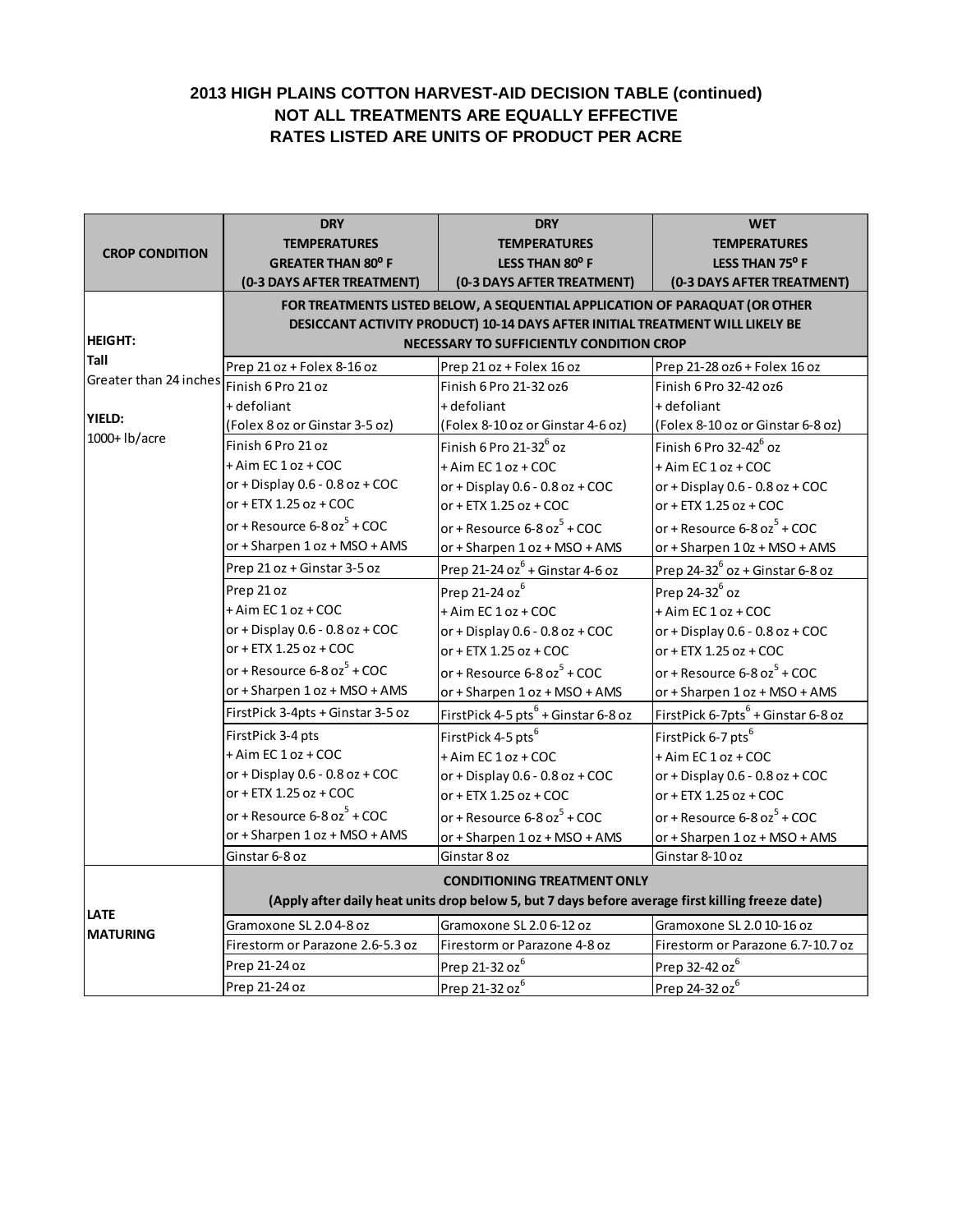## **FOOTNOTES**

#### FB=Followed by

<sup>1</sup>- Use on cotton with natural leaf shed. High rates can cause green, healthy leaves to stick. Always use a non-ionic surfactant when applying paraquat-based products (Gramoxone SL 2.0, Firestorm, Parazone). There is some concern for the single high dose rate on hairy-leaf cotton varieties. Poor leaf grades may be obtained. Make sure the cotton has 80% open bolls at application, use enough paraquat to completely kill all foliage, then stripper harvest only when leaves are dry enough to "crunch" when crushed by hand. Avoid stripper harvesting moist, dead leaves or high leaf grades may be encountered.

2 -No more than 48 oz/acre total of Gramoxone SL 2.0 or no more than 32 oz/acre total of Firestorm may be applied (in up to 3 multiple applications) in one season based on the Texas Special Local Need 24c label. The need for and rate of Gramoxone SL 2.0 or Firestorm in a second application will depend upon green leaves remaining. Use higher rates if regrowth is excessive.

-No more than 32oz/acre total of Parazone may be applied (in up to 3 multiple applications) in one season based on the current label. The need for and rate of Parazone in a second application will depend upon green leaves remaining. Use higher rates if regrowth is excessive. 4

.<br>-Tankmix partners with Gramoxone SL 2.0, Firestorm, or Parazone can include sodium chlorate, Folex, Aim, Display, ETX, and Resource.

-No more than: 3.2 oz/acre total of Aim 2EC, 2.0 oz/acre total of Display, 2.0 oz/acre total of Sharpen, 3.4 oz/acre total (in no more than 2 applications) of ETX, and 14 oz/acre (in no more than 2 applications with a maximum of 8 oz/acre per single application) of Resource may be applied during the growing season.

6 -Ethephon-based product (such as Finish 6 Pro, FirstPick, Prep, Super Boll, Boll'd, Boll Buster, and Setup) activity is determined by rate and temperature. At lower temperatures, boll opening response can be enhanced by increasing rate.

# **Conversion Table for Gramoxone SL 2.0, and Firestorm and Parazone for Equivalent Paraquat Active Ingredient Rates**

| Paraquat<br>(Active    | <b>GRAMOXONE SL 2.0 (2 LB/GAL)</b> |                                 | <b>FIRESTORM and PARAZONE (3)</b><br>LB/GAL) |                                 |
|------------------------|------------------------------------|---------------------------------|----------------------------------------------|---------------------------------|
| Ingredient)<br>Lb/Acre | <b>Product Oz / Acre</b>           | Approximate<br><b>Acres/Gal</b> | <b>Product Oz / Acre</b>                     | Approximate<br><b>Acres/Gal</b> |
| 0.0625                 |                                    | 32                              | 2.6                                          | 48                              |
| 0.0938                 | 6                                  | 21.3                            |                                              | 32                              |
| 0.1250                 | 8                                  | 16                              | 5.3                                          | 24                              |
| 0.1563                 | 10                                 | 12.8                            | 6.7                                          | 19                              |
| 0.1870                 | 12                                 | 10.7                            | 8                                            | 16                              |
| 0.2500                 | 16                                 | 8                               | 10.7                                         | 12                              |
| 0.3750                 | 24                                 | 5.3                             | 16                                           | 8                               |
| 0.5000                 | 32                                 |                                 | 21.3                                         | 6                               |
| 0.7500                 | 48                                 | 2.7                             | 32                                           |                                 |

#### **Conversion Table for ET to ETX formulation**

| ET (0.208 lb/gal)        |                                 | ETX (0.335 lb/gal)       |                                 |
|--------------------------|---------------------------------|--------------------------|---------------------------------|
| <b>Product Oz / Acre</b> | Approximate<br><b>Acres/Gal</b> | <b>Product Oz / Acre</b> | Approximate<br><b>Acres/Gal</b> |
| 0.75                     | 171                             | 0.45                     | 284                             |
| 1.0                      | 128                             | 0.6                      | 213                             |
| 1.5                      | 85                              | 0.9                      | 142                             |
| 2.0                      | 64                              | 1.25                     | 102                             |
| 2.75                     |                                 | 17                       | 75                              |